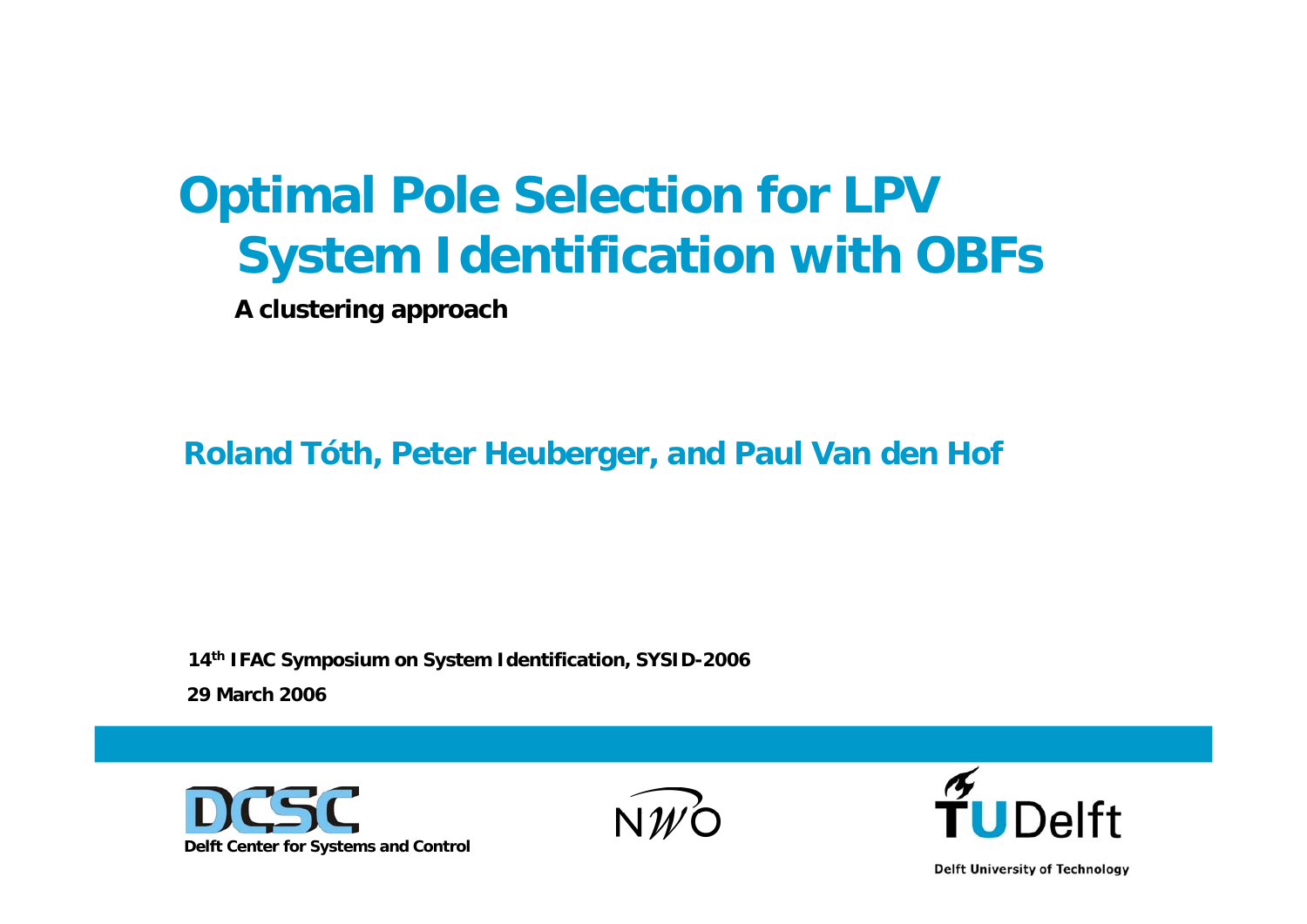#### **Control and identification of nonlinear systems - challenges**

- $\bullet$  Expand the scope beyond the current LTI framework
- Handling systems in different operating regimes
- Attractive structure: LPV for systems with "position" dependent (linear) dynamics
- Tools for controller synthesis
- •• LPV model identification Here: focus on parametrization





29 March 2006







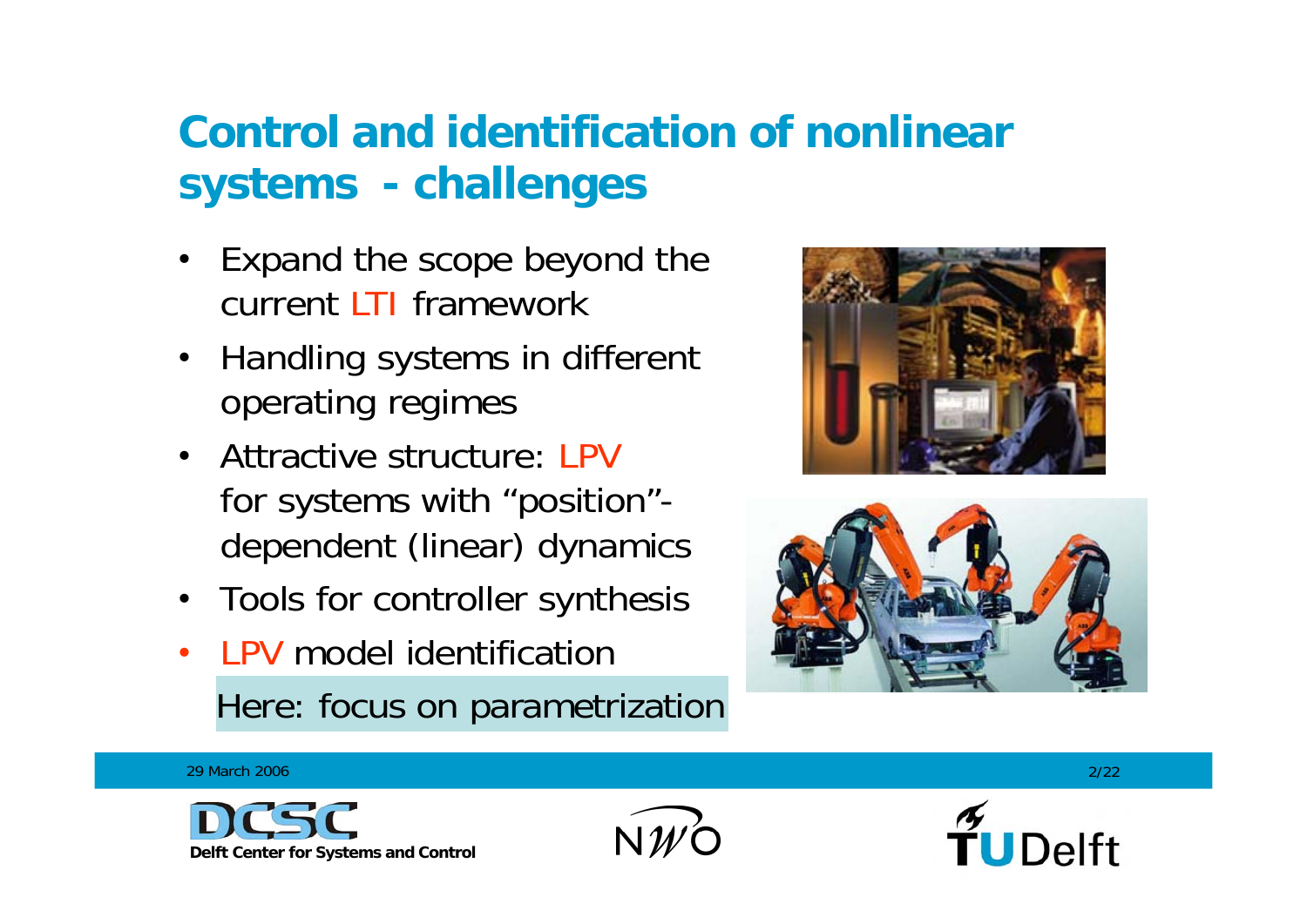### **Contents of the presentation**

- The LPV system class
- LTI system identification via OBFs
- $\bullet$ Extension to the LPV framework
- Optimal basis selection
- •A Fuzzy clustering approach
- $\bullet$ **Conclusions**

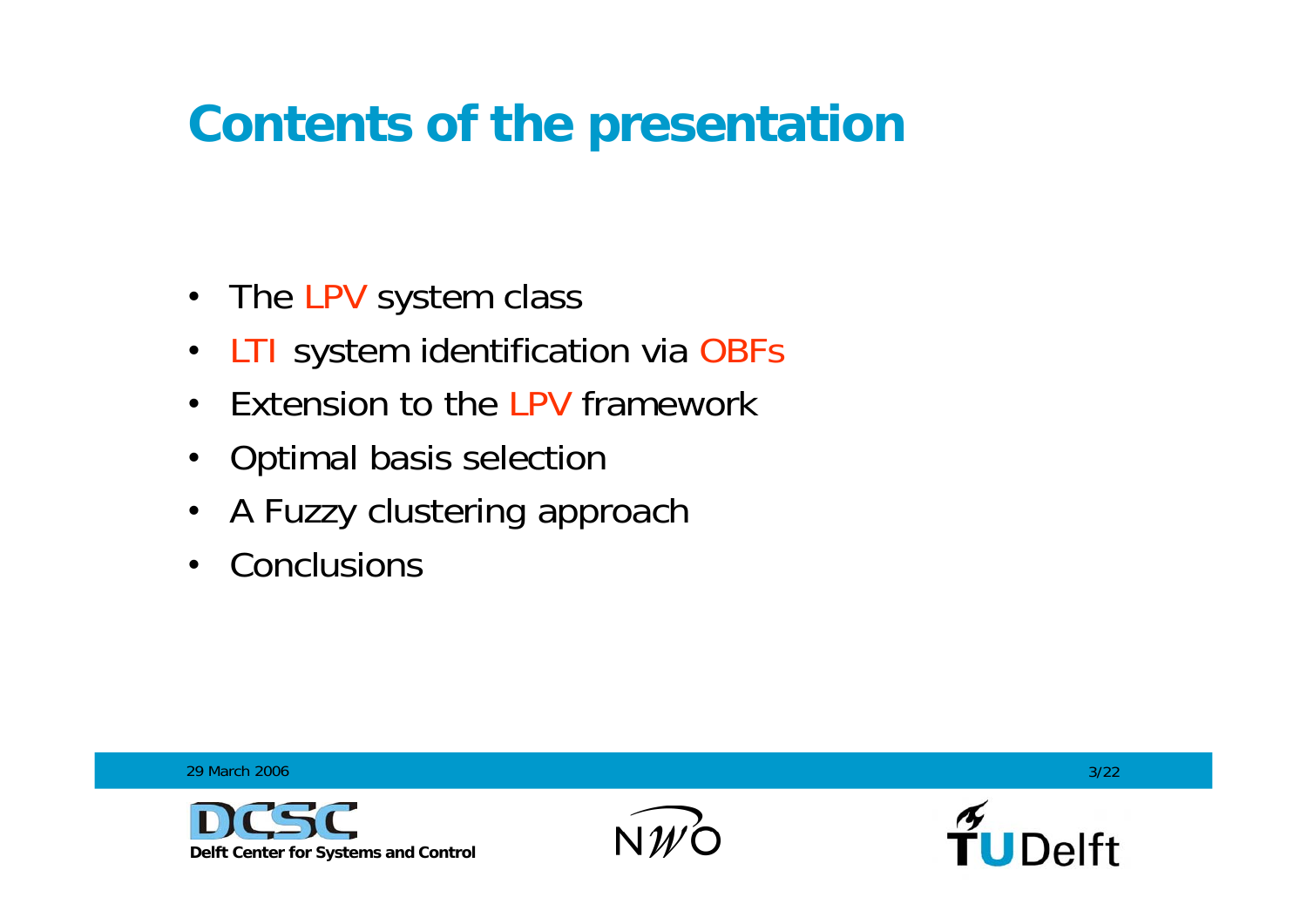### **The LPV System class**

#### **Mathematical formulation**

• Parameter dependent models in SSR

$$
x(k+1) = A(p(k))x(k) + B(p(k))u(k)
$$
  

$$
y(k) = C(p(k))x(k) + D(p(k))u(k)
$$

• Transfer function form

$$
G(p(k),q) = \frac{B(p(k),q)}{A(p(k),q)}
$$





29 March 2006

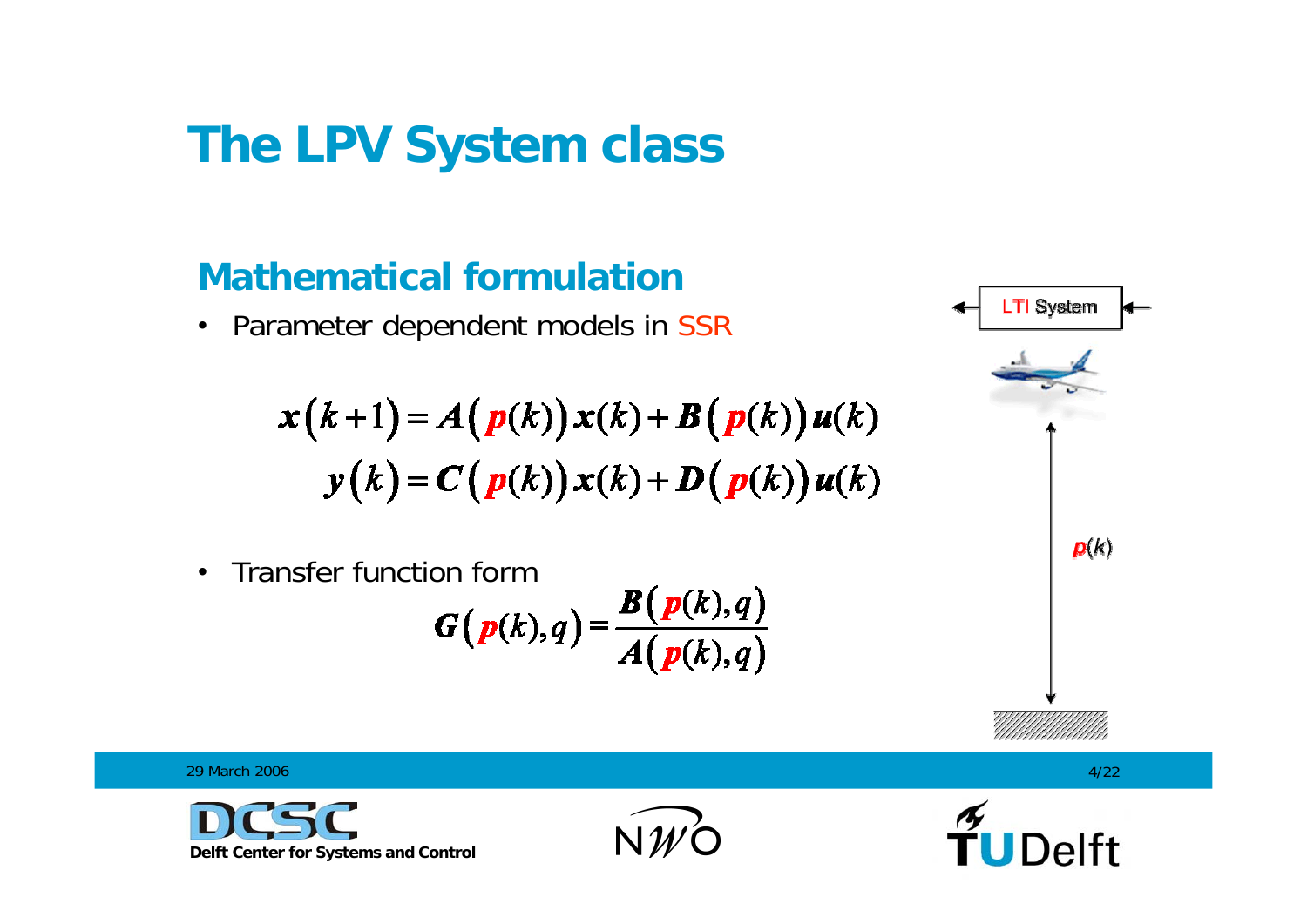# **LPV Identification approach**





#### • Procedure (<sup>4</sup> step)

- $\bullet$ Local parameter points
- •Model structure selection
- $\bullet$ • LTI identification in each parameter point
- $\bullet$  Interpolation of local models (LPV)

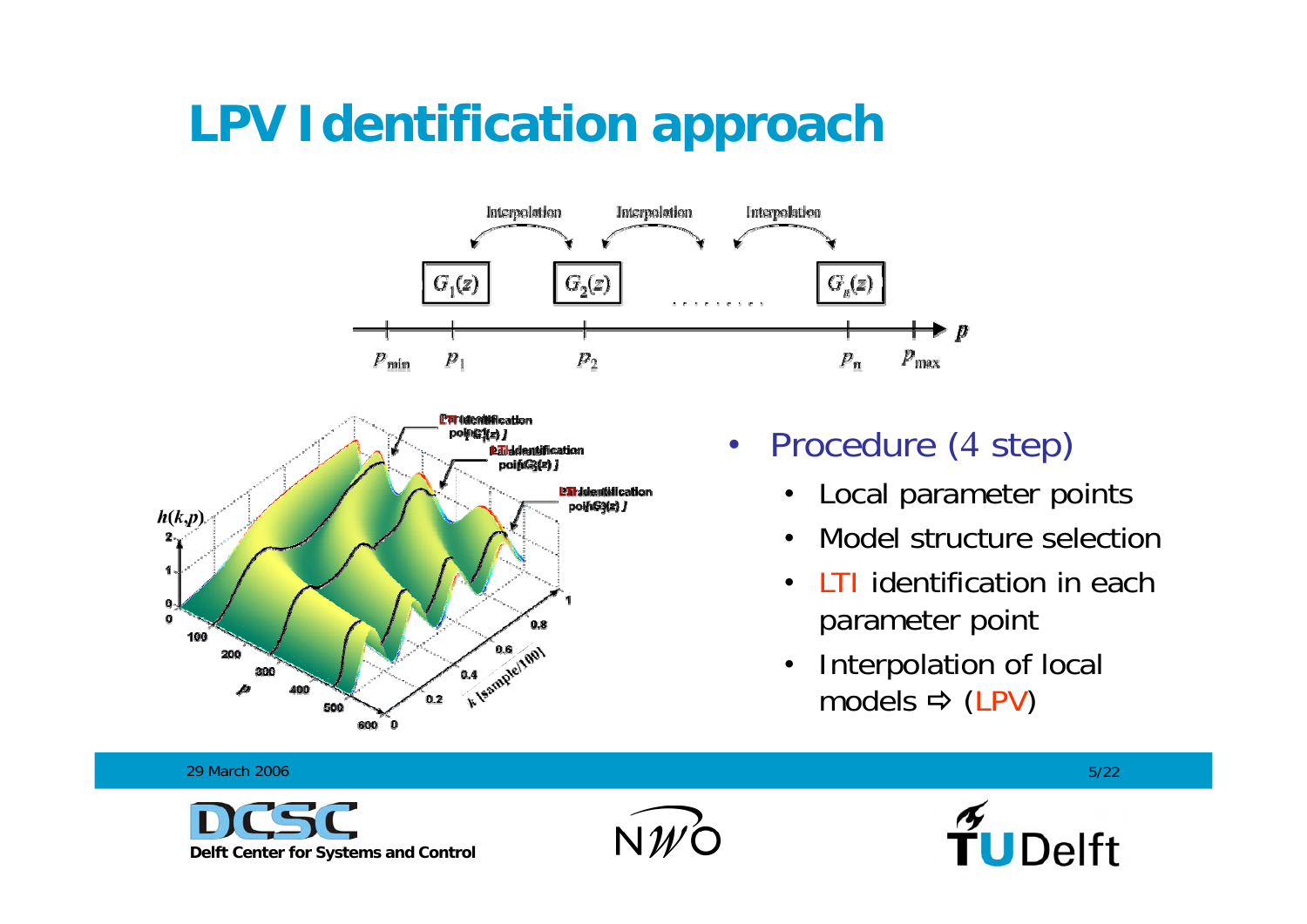#### **Extension to the LPV framework**





#### •**Questions**

- Selection of local points
- •Model structure
- $\bullet$  Handling models with different McMillan degree
- • Coordinate-free models(OBF's)

29 March 20066/22  $\pm$  6/22 TUDelft  $N$   $\mathcal U$ **Delft Center for Systems and Control**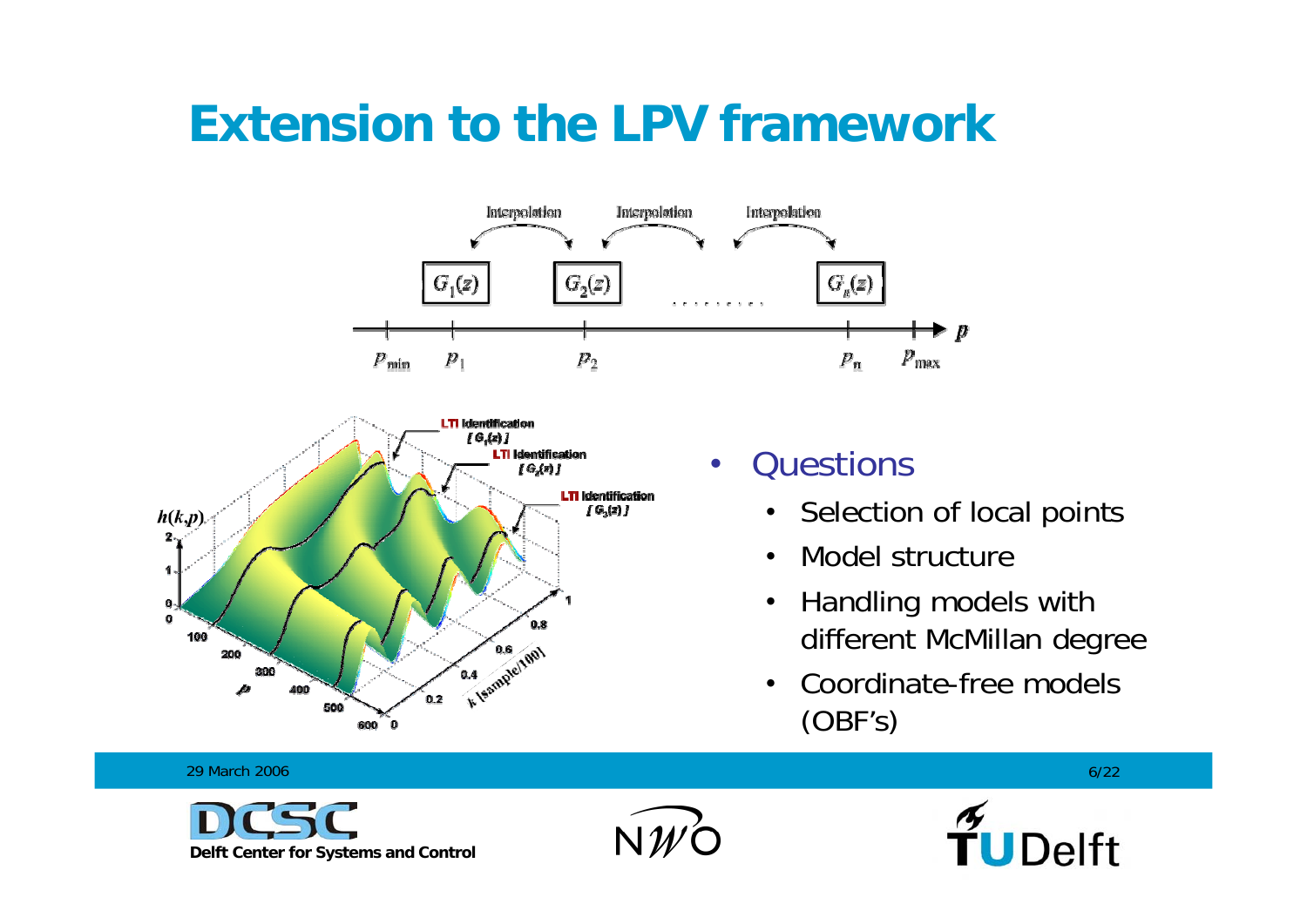#### **LTI system identification via OBFs**

•• The OBFs (stable, SISO case)



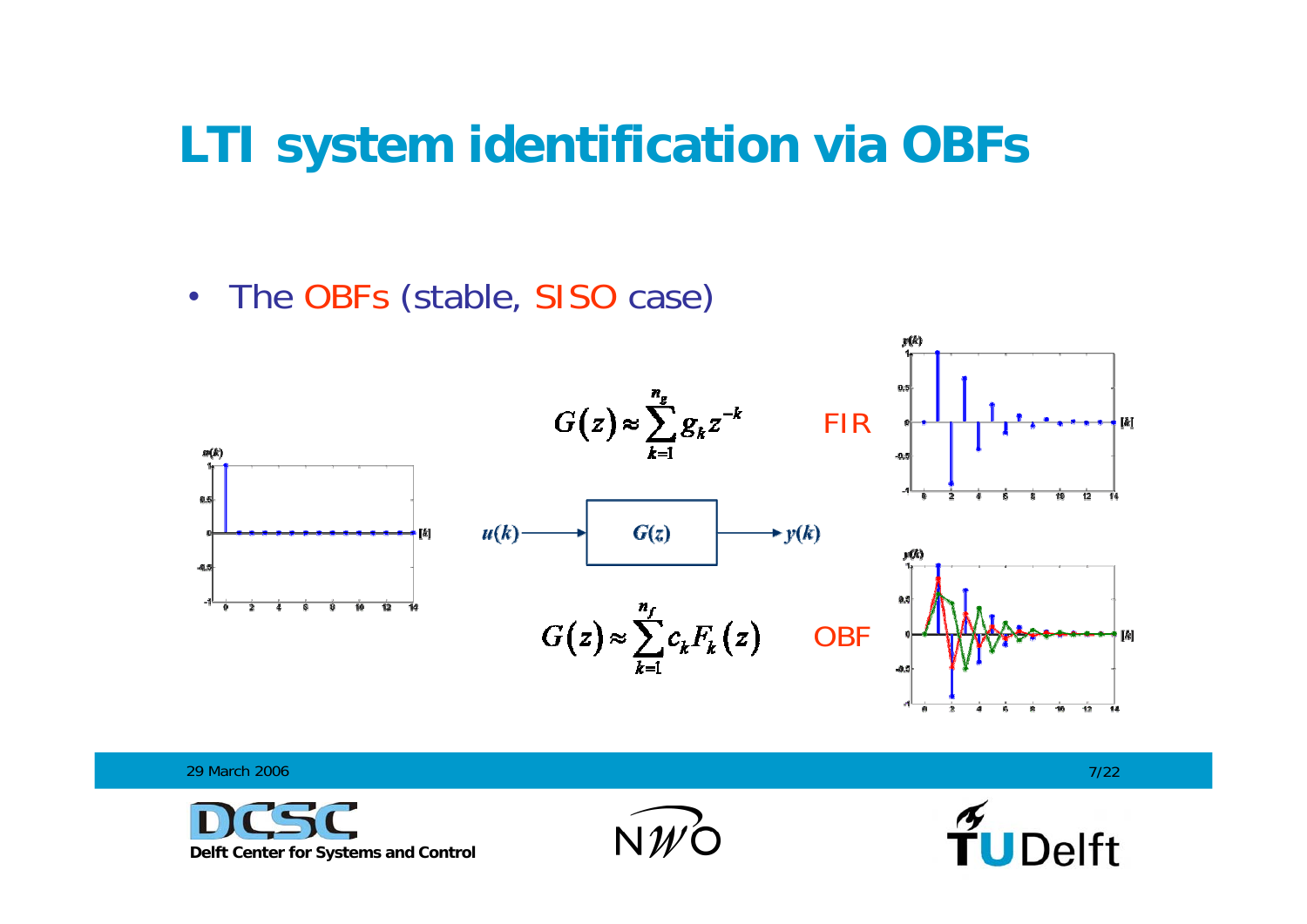## **LTI system identification via OBFs**

Generation of the OBFs

•By a set of stable poles  $\mathbf{E}_{n_r} = \{ \zeta_1, ..., \zeta_{n_r} \} \subset \mathbb{D}$ •By a stable all-pass (inner) function:  $G_b(z) = \prod_{k=1}^{n_f} \frac{1 - z \zeta_k^*}{z - \zeta_k}$ 



Choice of poles determines rate of convergence of the series expansion (2005)

Modelling and **Identification with Rational Orthogonal Basis Functions** PETER S.C. HEUBERGER ALL M.I. VAN DEN HOL **RO WALLIEDE JEAN** 

2 Springer

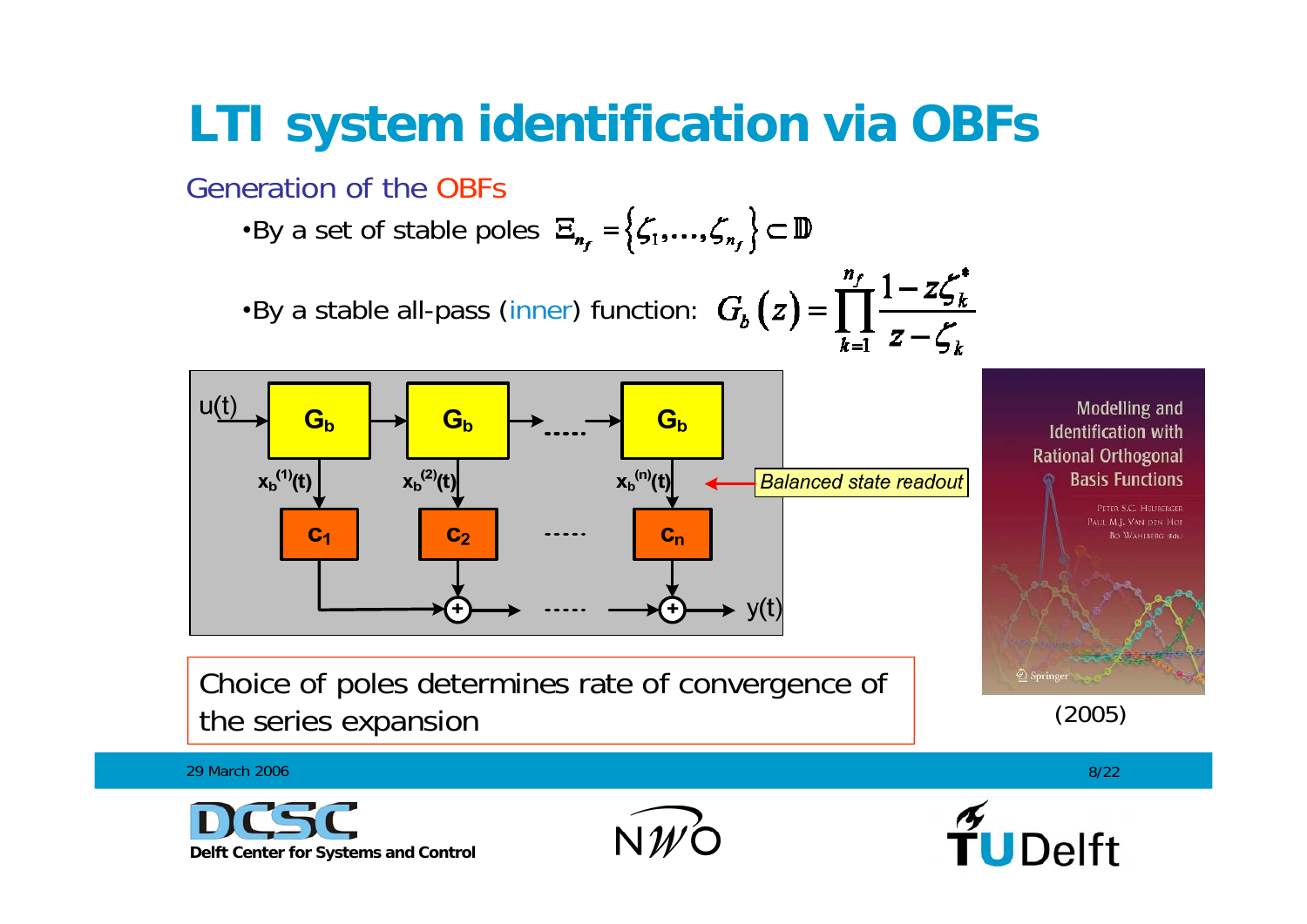## **LTI system identification via OBFs**

$$
G(z) \approx \sum_{k=1}^{n_f} c_k F_k(z)
$$

- $\bullet$  Identification procedure & properties
	- $\bullet$ **Orthonormality**
	- •Linear regression (FIR like structure)
	- $\bullet$ Computable variance & bias
	- •No bias for noise uncorrelated to the input (OE structure)
	- •No undermodelling asymptotically (completeness)
	- •Related to fixed-denominator models

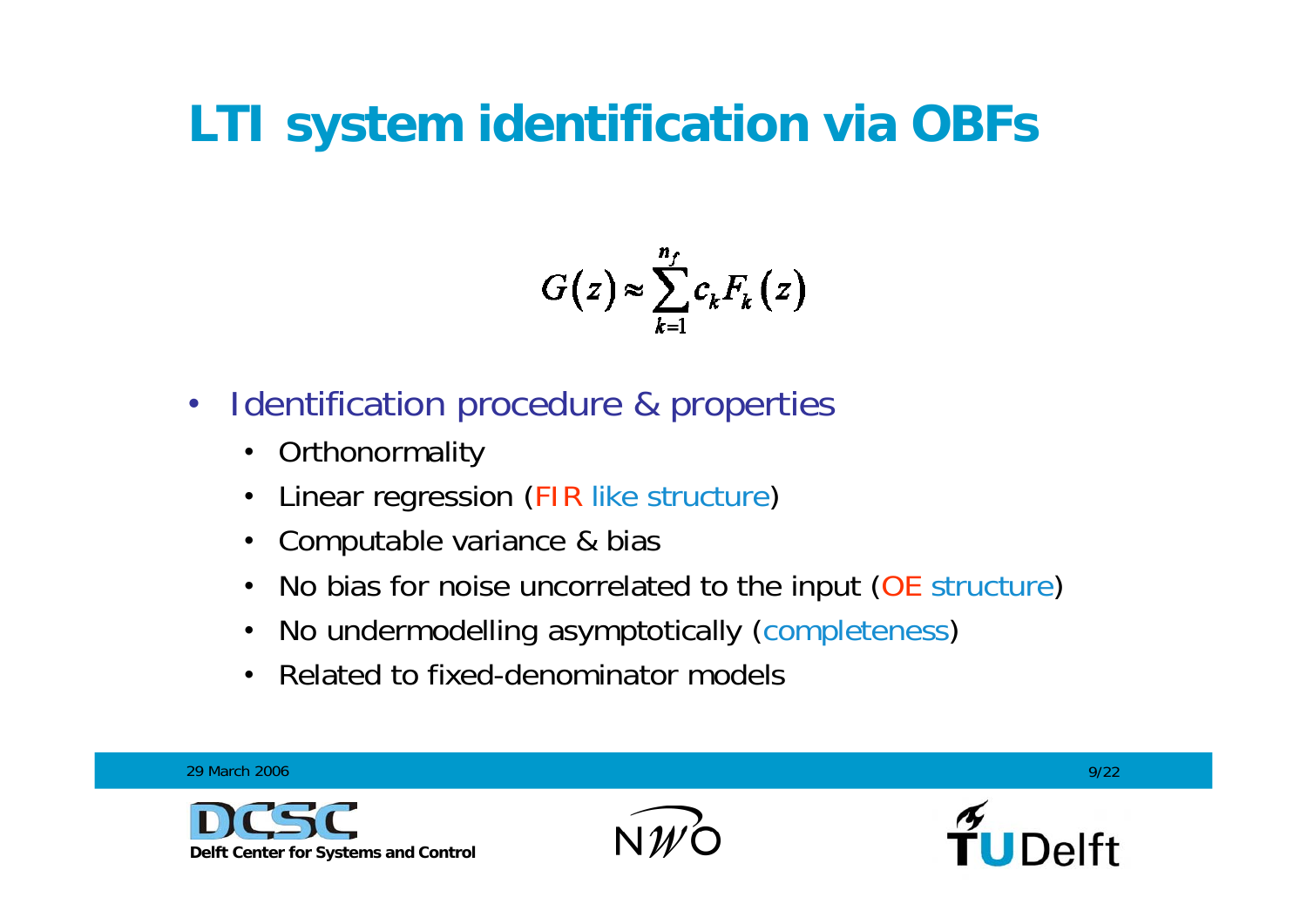In OBF's choice of model structure becomes choice ofbasis poles

• Selection of basis



Choice of the basis should be characterized in **terms of a distance between basis poles and** the several LTI system poles

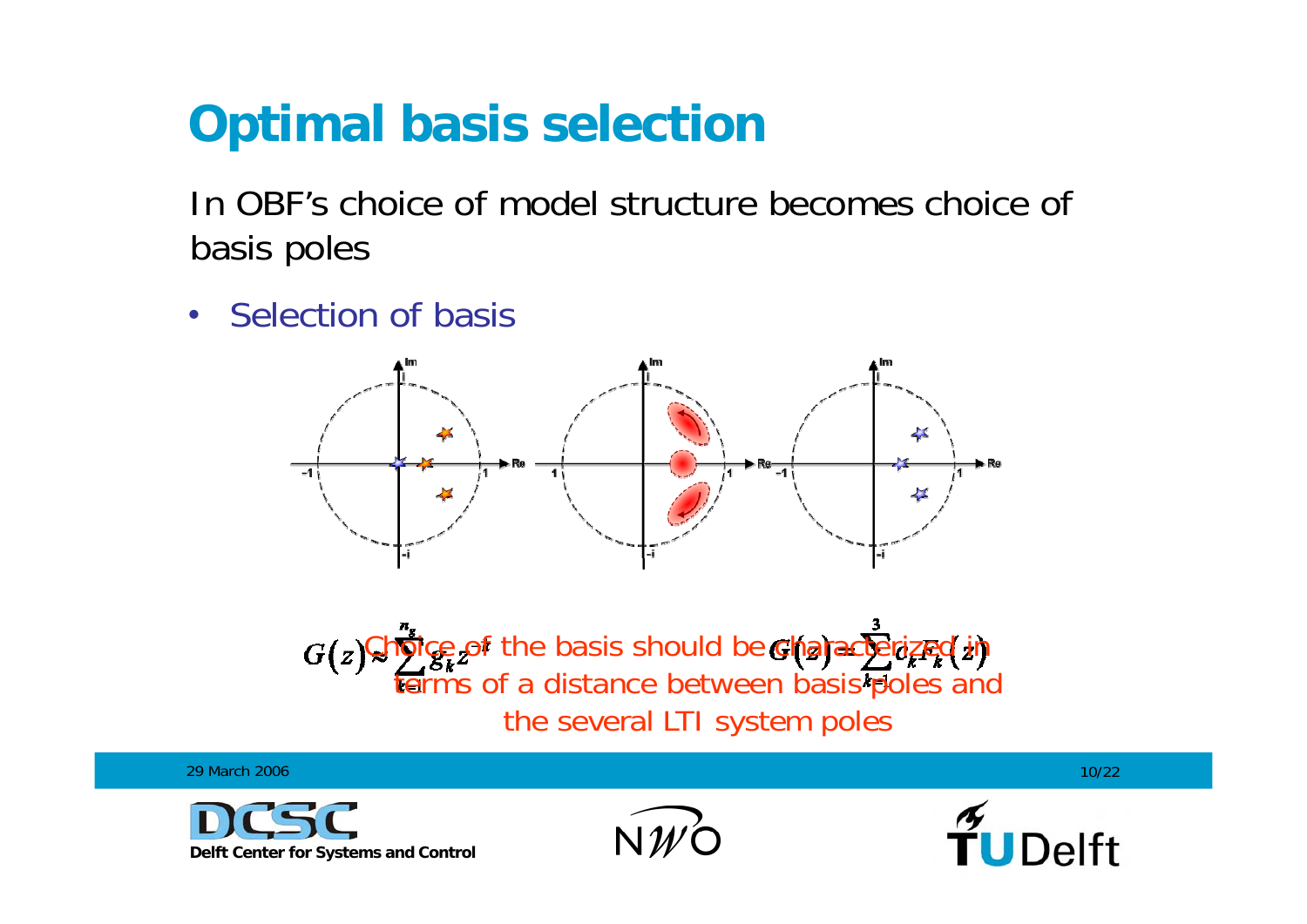- The Kolmogorov n-width theory
	- The distance

 $\bullet$ The optimal subspace

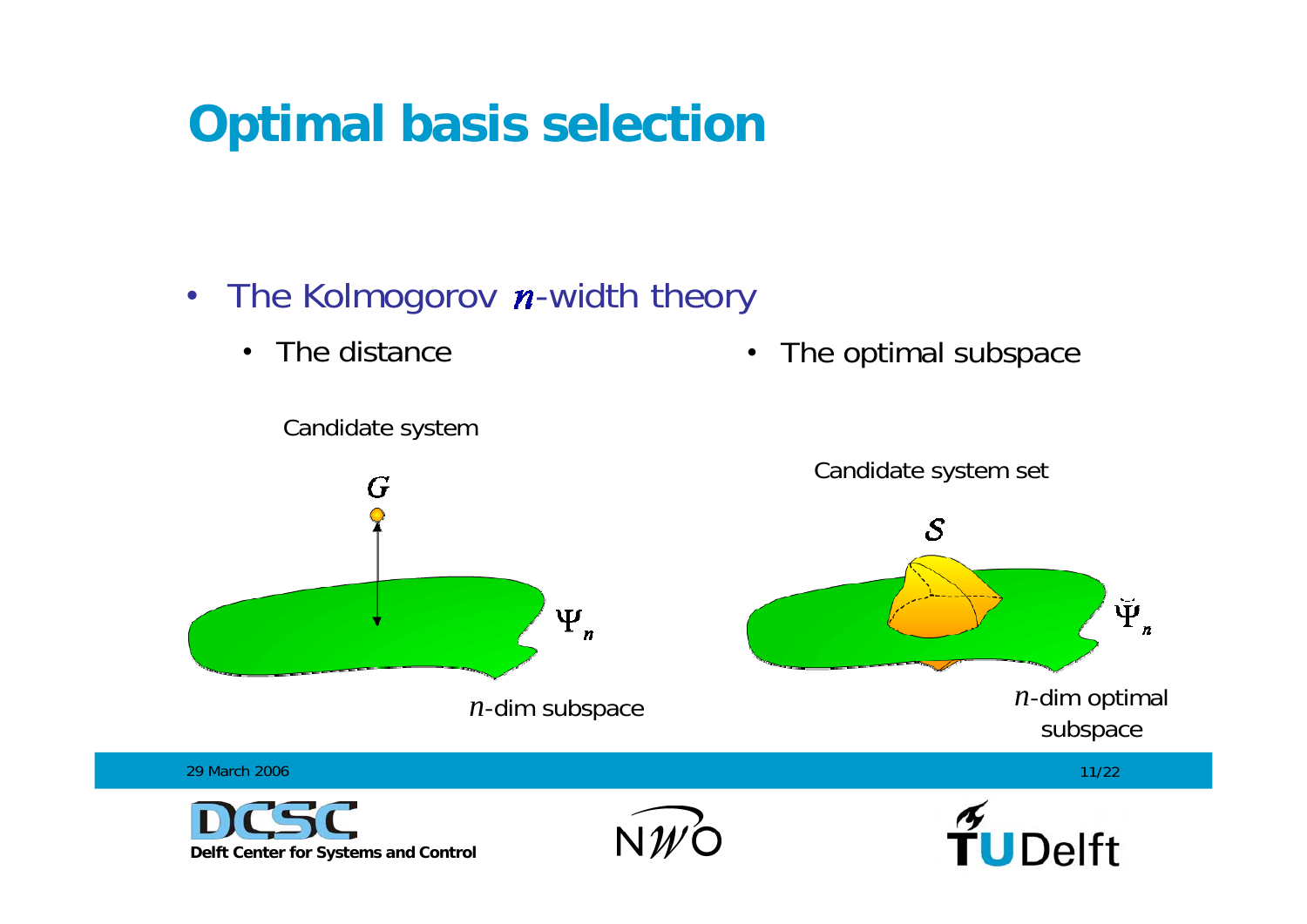The Kolmogorov  $n$ -width theory

- Result (Oliveira e Silva):
	- $G_{\kappa}(z)$  an inner function
	- Let  $S$  be the set of systems having poles in the region:

$$
\left\{z\in\mathbb{D}\middle|\middle|G_{b}\left(z^{-1}\right)\middle|\le\rho\right\}
$$

• The OBFs, generated by  $G_{\kappa}(z)$  are optimal in the  $n$ -width sense



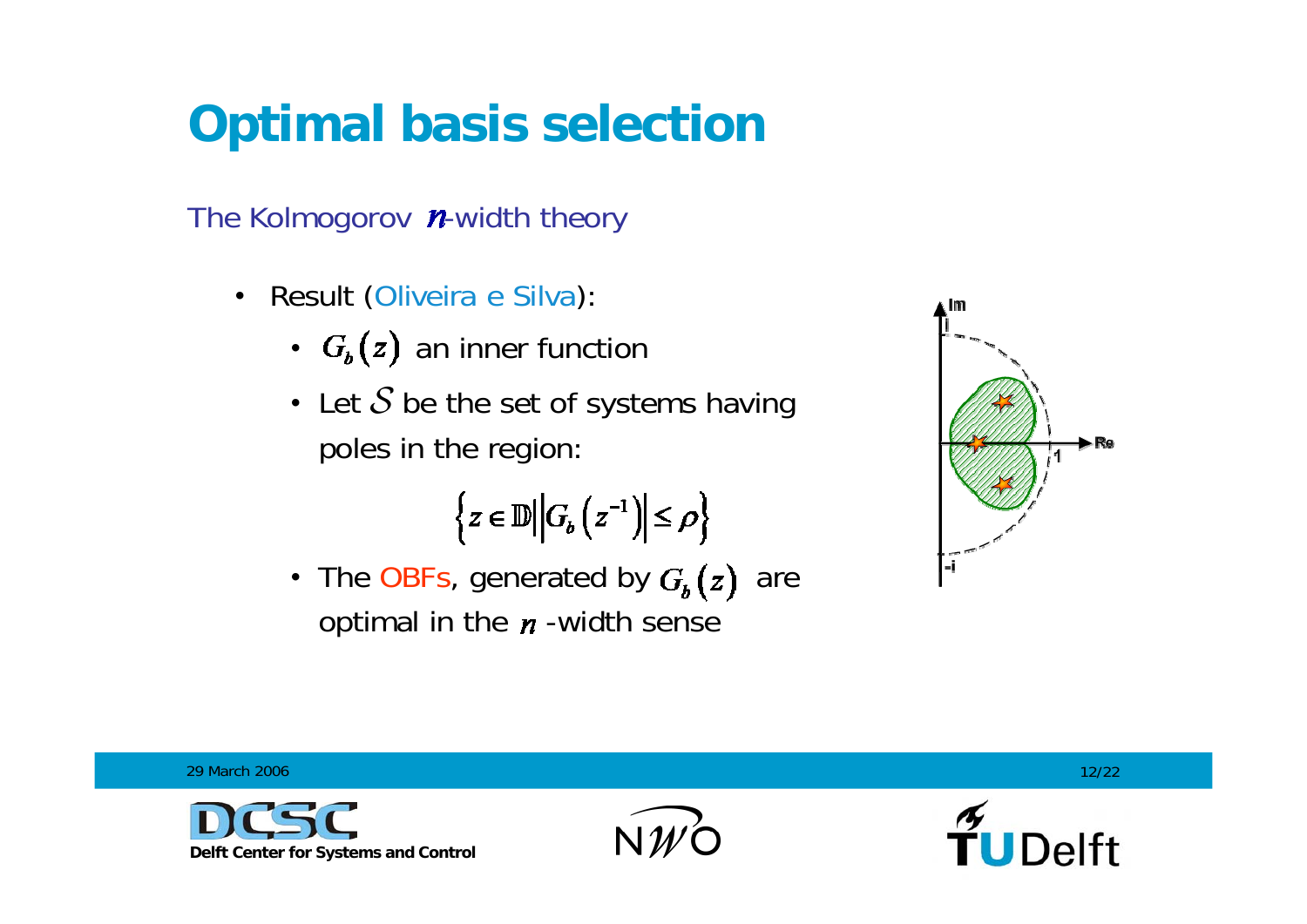- The inverse Kolmogorov n-width theory
	- Given a region of poles:
	- Try to approximate it as

$$
\Omega \approx \Omega\left(\Xi_n, \rho\right) = \left\{z \in \mathbb{D} \middle\vert \left|G_b\left(z^{-1}\right)\right| \leq \rho\right\}
$$

 $\rho$  = decay rate of error

•The  *optimal OBF poles obtained through* (Kolmogorov measure minimization):

$$
\min_{\Xi_n \subset \mathbb{D}} \rho = \min_{\Xi_n \subset \mathbb{D}} \max_{z \in \Omega} \left| G_b \left( z^{-1} \right) \right| = \min_{\Xi_n \subset \mathbb{D}} \max_{z \in \Omega} \left| \prod_{k=1}^n \frac{z - \zeta_k}{1 - z \zeta_k^*} \right|
$$



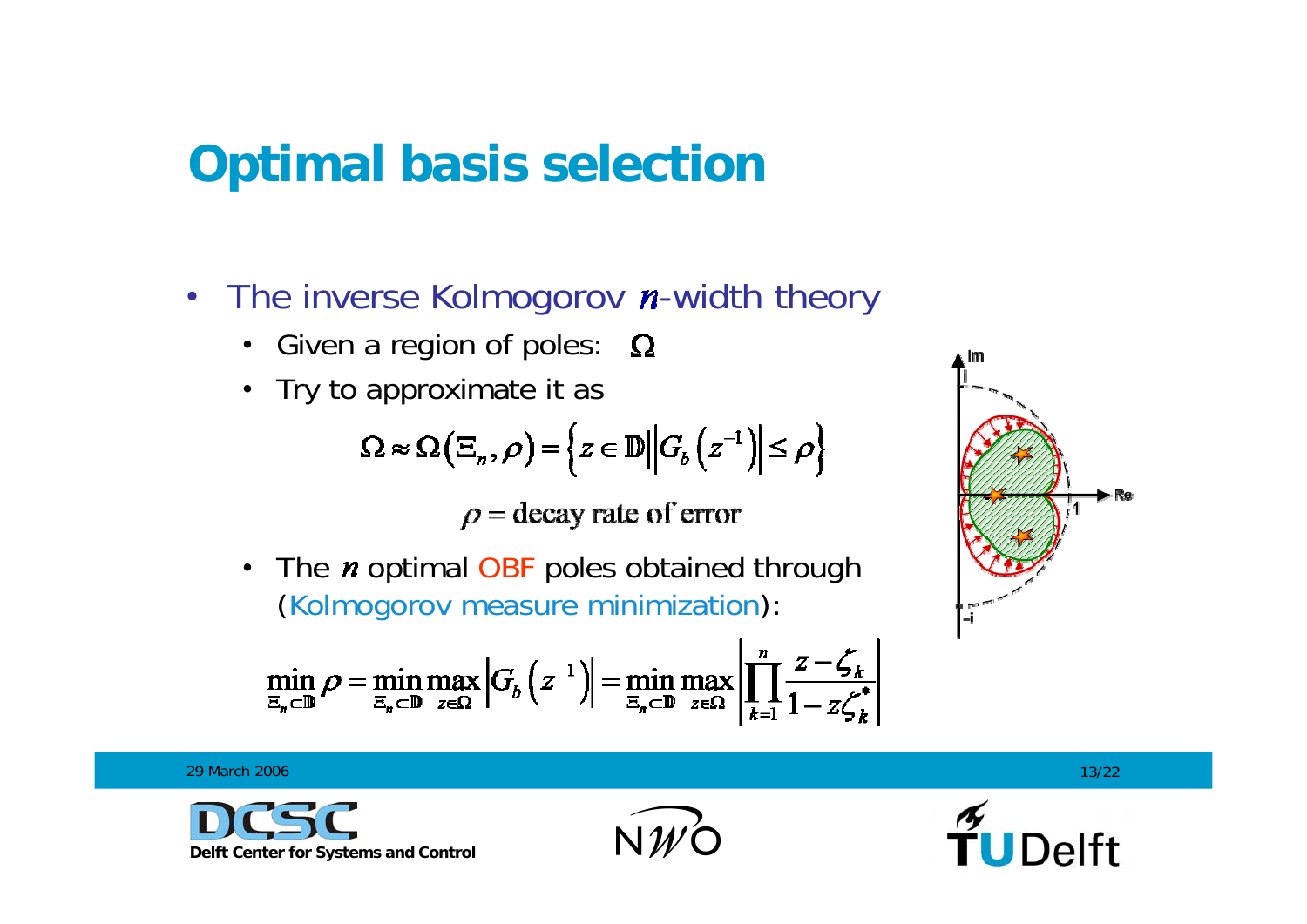- Optimization problem in practice
	- Prior knowledge & local pole observations
	- Clustering of  $\mathcal Z$  to obtain
	- Application of Kolmogorov *n*-width



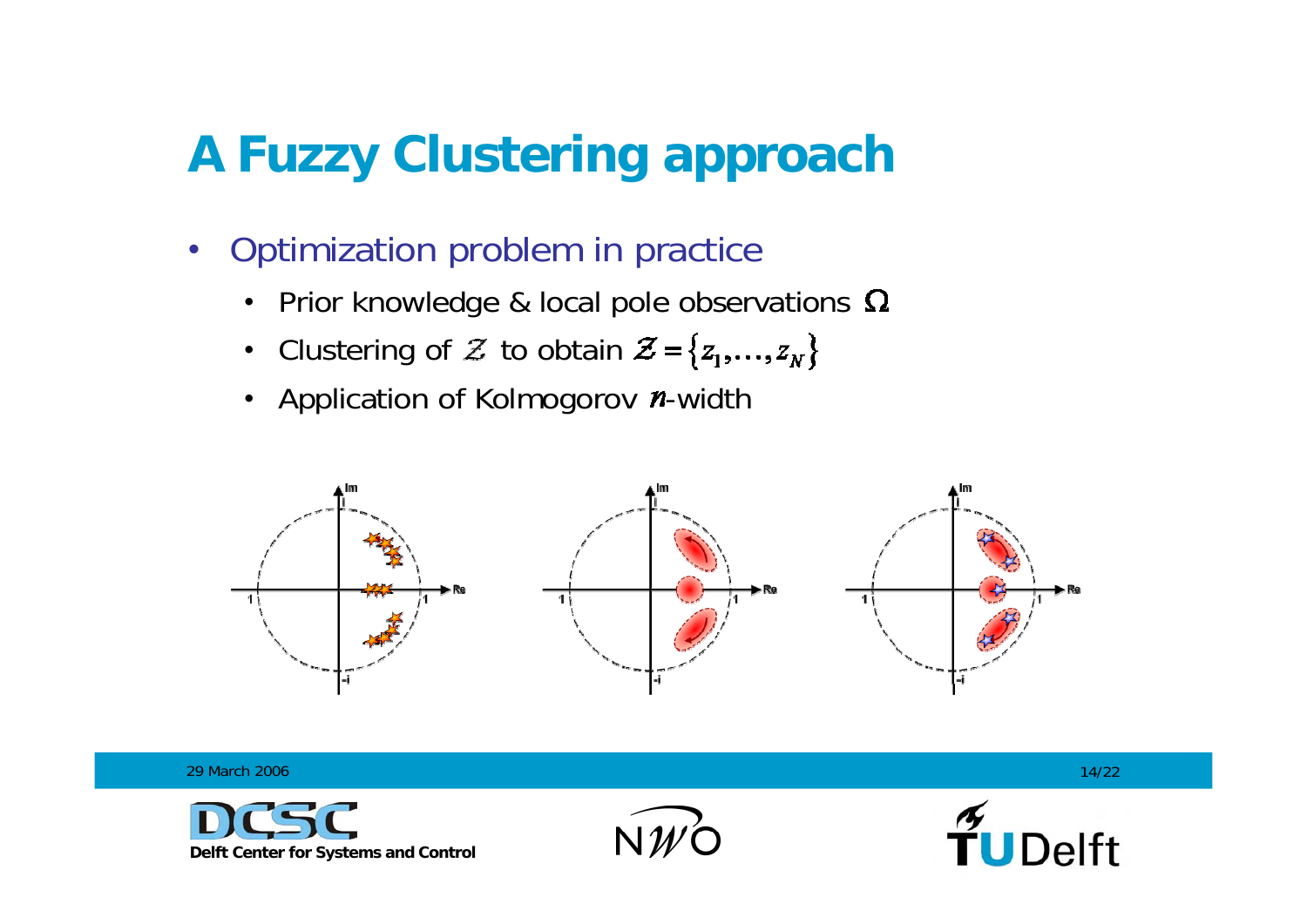- The Fuzzy clustering problem
	- •Data: N sample pole locations  $\mathcal{Z} = \{z_1, ..., z_N\}$
	- •• Clusters:  $c$  number of clusters
		- Cluster centers
		- Measure of dissimilarity
		- Membership functions



29 March 2006







6 and  $15/22$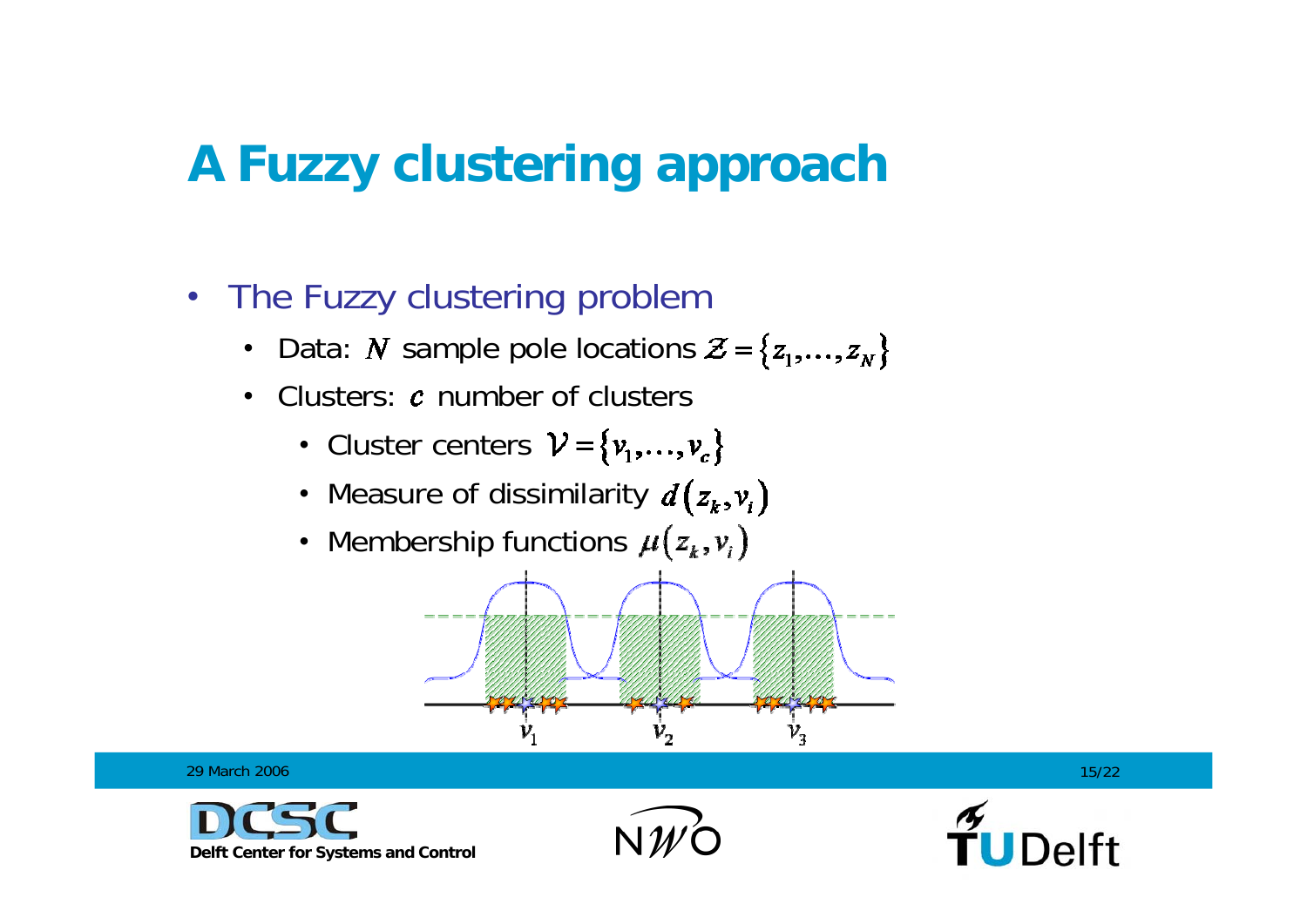#### • The Fuzzy clustering problem

• Optimization problem: Find such a V and  $\mu(z_k, v_i)$  that the following cost function is minimized

$$
J_m(\mathcal{V},\mathcal{Z})=\sum_{i=1}^c\sum_{k=1}^N\mu^m(z_k,v_i)d(z_k,v_i)
$$

- Design parameter:
	- Trade off of complexity (fuzziness)

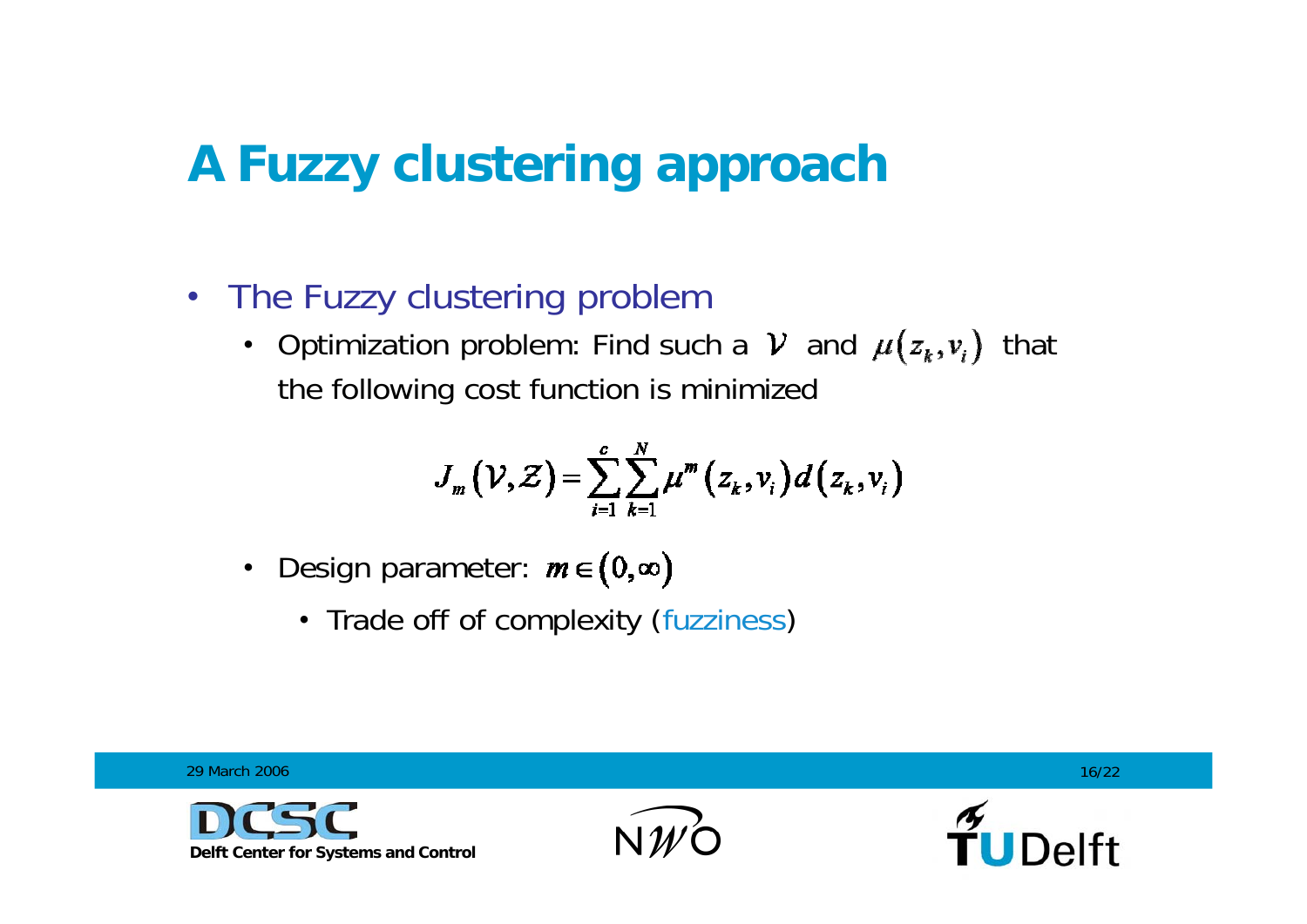- The Fuzzy clustering algorithm
	- $\bullet$ Alternating minimization of  $J_m$
	- $\bullet$ Effect of initial partition
	- $\bullet$ Adaptive cluster merging
	- $\bullet$ Fast convergence
	- • Dissimilarity measures
		- Euclidian
		- Mahalanobis
		- $\bullet$ Kolmogorov



29 March 2006









6 and  $17/22$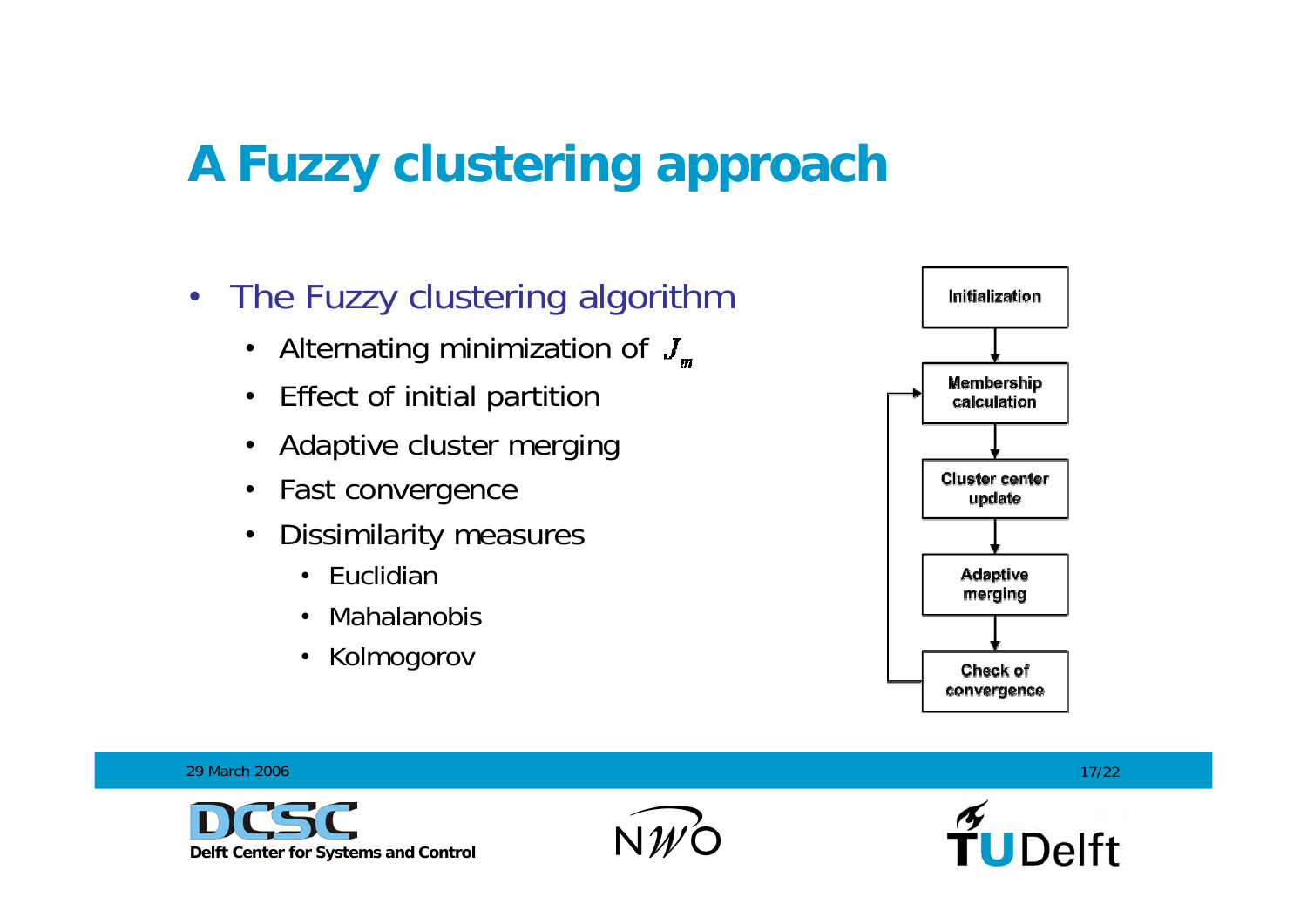- $\bullet$  Dissimilarity measures
	- $\bullet$ • Euclidian

$$
d(z_k, v_i) = |z_k - v_i|^2
$$

 $\bullet$ Weighted Euclidian (Mahalanobis)

$$
d(z_k, v_i) = (z_k - v_i)^T T(z_k - v_i)
$$

 $\bullet$ Kolmogorov

$$
d(z_k, v_i) = \left| \frac{z_k - v_i}{1 - z_k v_i^*} \right|
$$

#### 1-width version of the Kolmogorov *n*-width measure

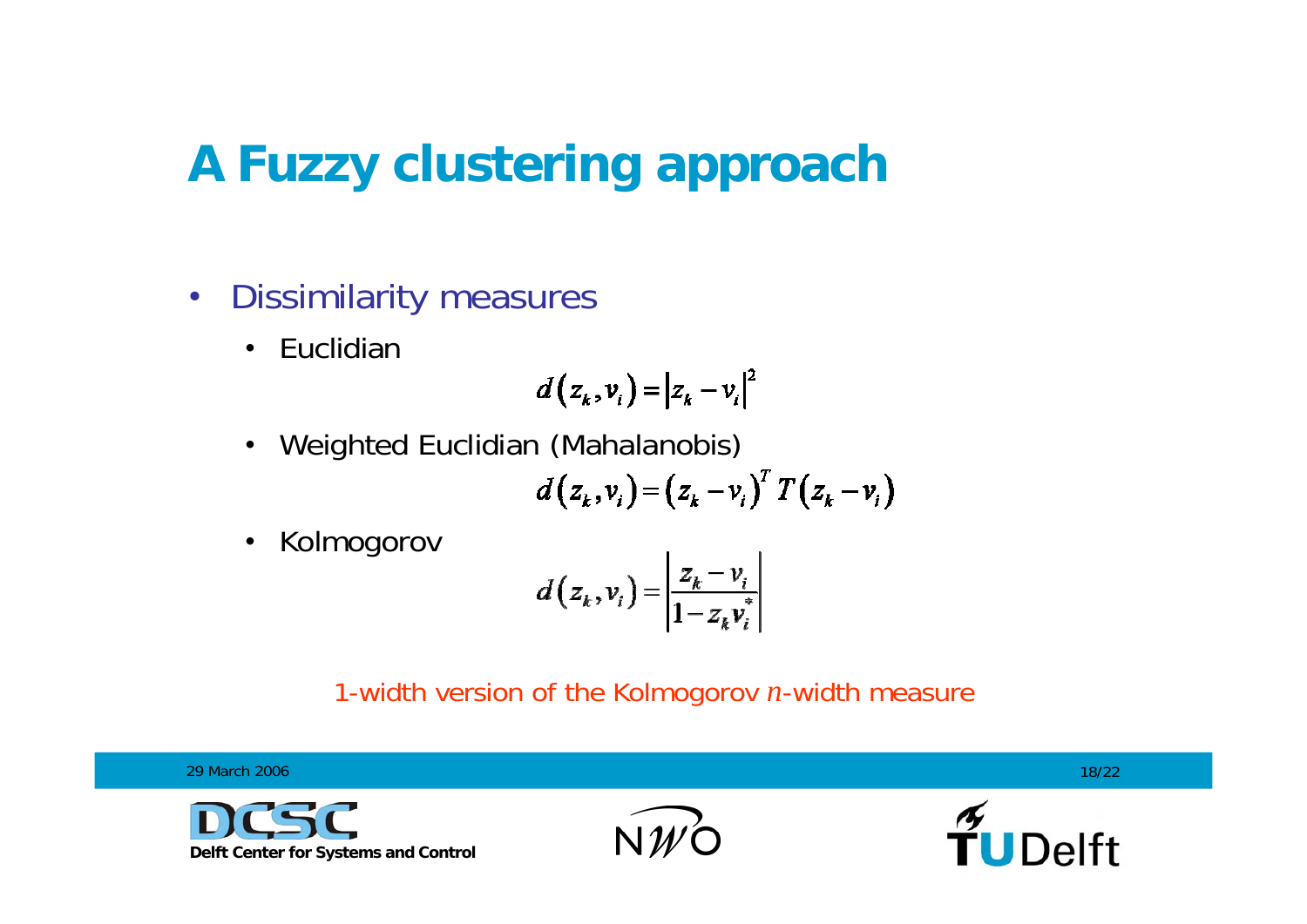#### **Example LPV (order 5; 6 local points)**





 $NW$ Ó

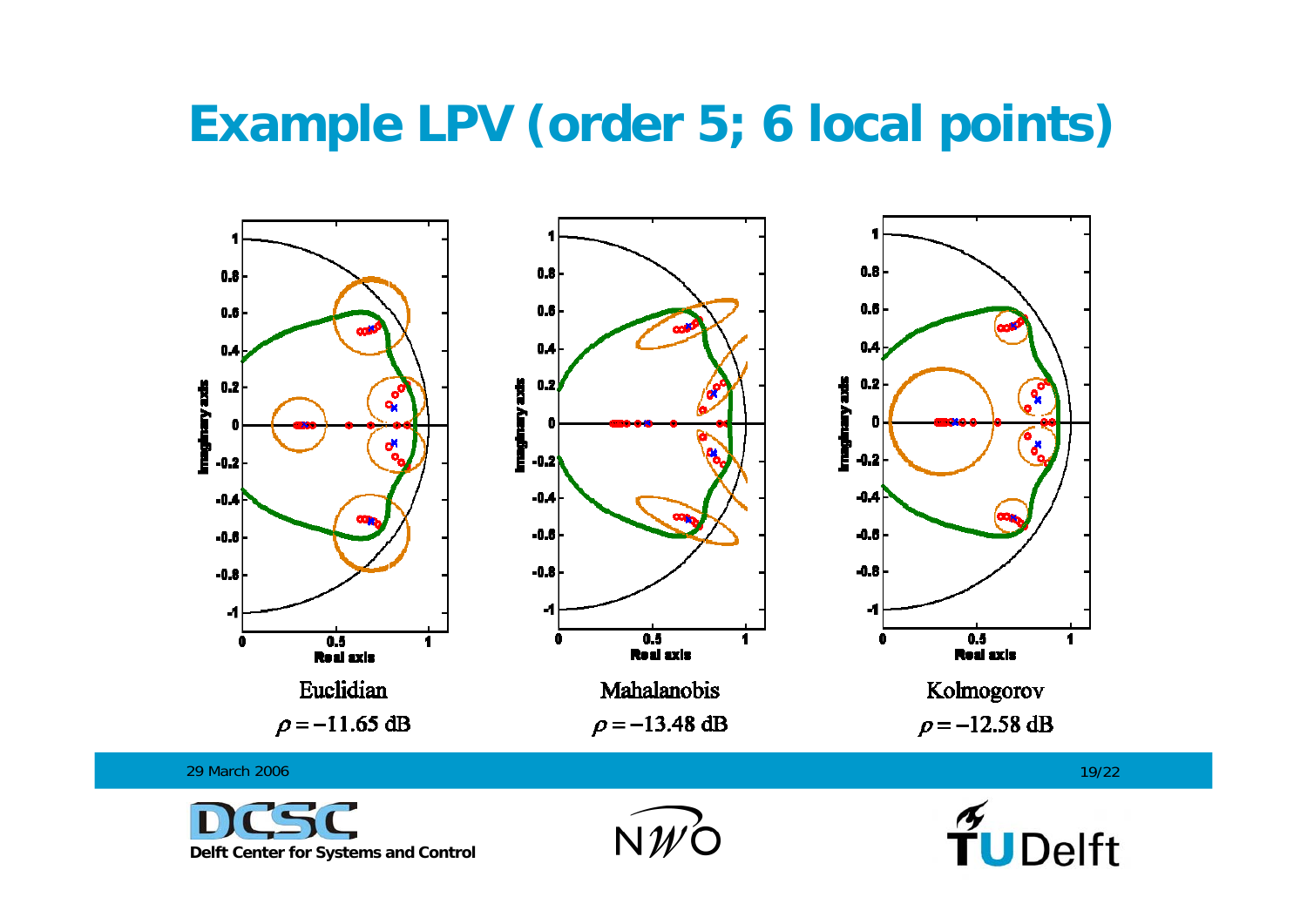|                    | Num. of clus.   Fitting of clus.   Clus. in D |                      |             | Achieved $\rho$   Outlying poles |
|--------------------|-----------------------------------------------|----------------------|-------------|----------------------------------|
| Euclidian          | Loose                                         | 図                    | $-11.65$ dB |                                  |
| <b>Mahalanobis</b> | Tight                                         | $\mathbf{x}$         | $-13.48$ dB | $\overline{\mathbf{x}}$          |
| Kolmogorov         | Tight                                         | $\blacktriangledown$ | $-12.58$ dB |                                  |

- Conclusions
	- $\bullet$  Mahalanobis: Best quality of cluster shapes & best location of the cluster centers in the Kolmogorov sense
	- $\bullet$  Kolmogorov: Direct applicability of the Kolmogorov theory on the resulting clusters & well localized cluster centers